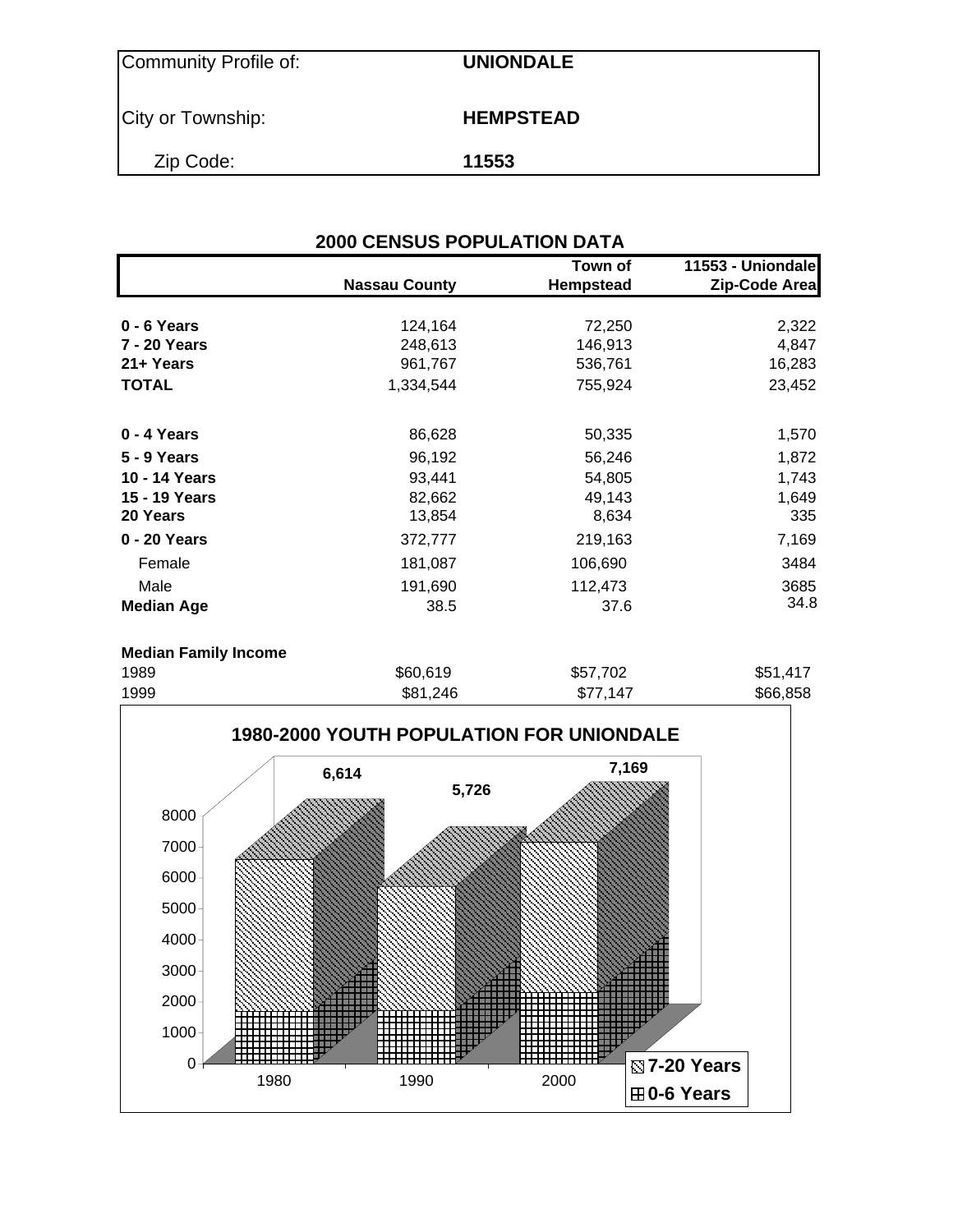|                       | <b>Nassau County</b> | <b>Town of</b><br><b>Hempstead</b> | 11553 - Uniondale<br><b>Zip-Code Area</b> |
|-----------------------|----------------------|------------------------------------|-------------------------------------------|
|                       |                      |                                    |                                           |
| 0 - 6 Years           | 118,978              | 73,806                             | 2,501                                     |
| 7 - 20 Years          | 231,792              | 139,895                            | 5,830                                     |
| 21+ Years             | 978,505              | 557,917                            | 17,558                                    |
| <b>TOTAL</b>          | 1,329,275            | 771,618                            | 25,888                                    |
| $0 - 4$ Years         | 83,639               | 52,174                             | 1,744                                     |
| 5 - 9 Years           | 90,106               | 55,438                             | 1,877                                     |
| 10 - 14 Years         | 82,042               | 49,470                             | 1,972                                     |
| 15 - 19 Years         | 79,040               | 47,058                             | 2,274                                     |
| 20 Years              | 15,943               | 9,563                              | 463                                       |
| $\sqrt{20 \text{ V}}$ | 250 770              | 242,704                            | 0.220                                     |

## **2000 POPULATION PROJECTION DATA**

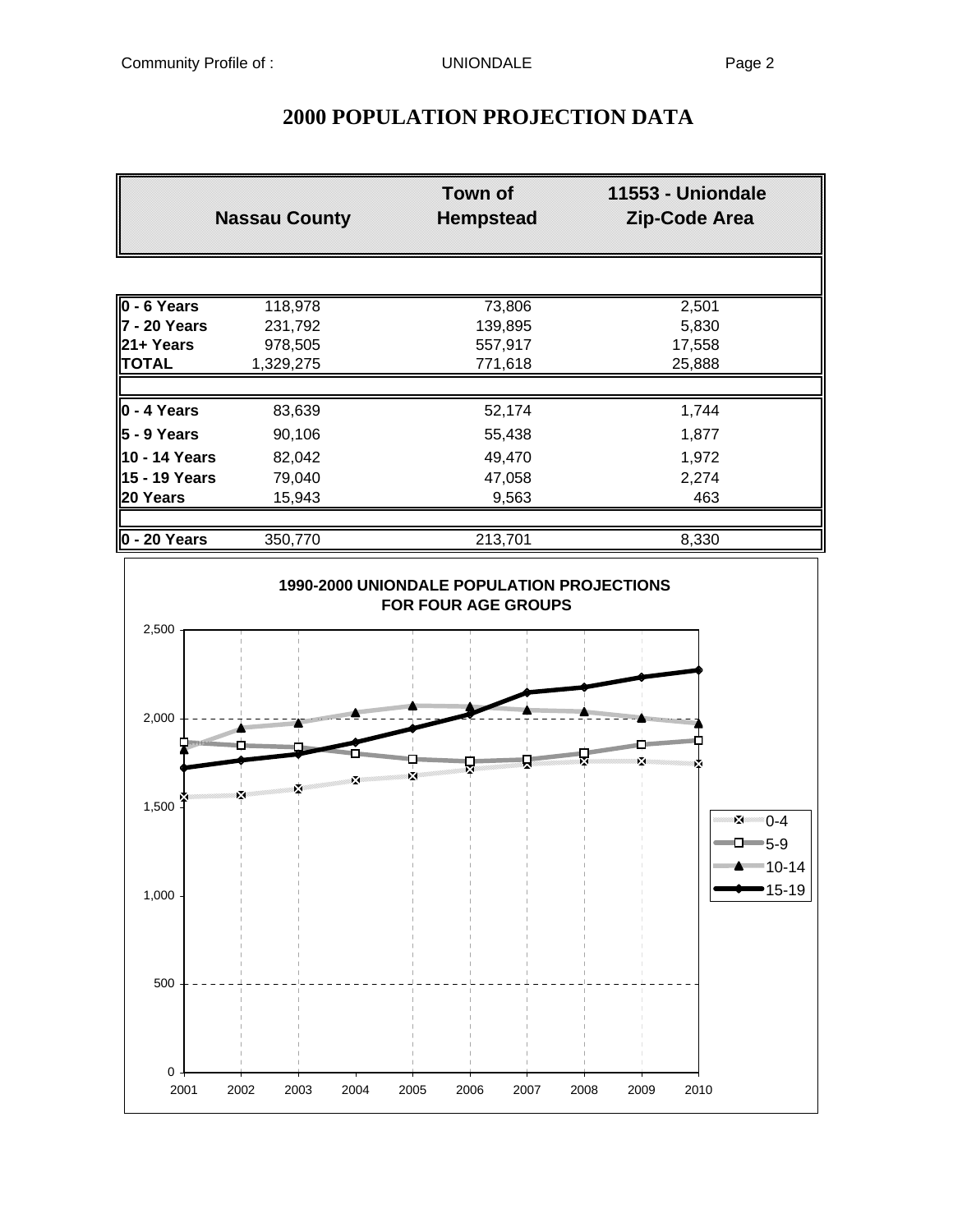# **TEMPORARY ASSISTANCE TO NEEDY FAMILIES (Formerly AFDC) (NUMBER OF INDIVIDUALS)** Town of 16-20 y Year Nassau County Hempstead Zip-Code Area 1985 15,963 11,783 473 1986 15,337 11,390 458 1987 13,321 9,981 414 1988 12,410 9,168 443 1989 11,950 8,943 438 1990 12,607 9,404 444 1991 15,317 11,504 547 1992 16,528 12,410 632 1993 20,129 15,031 870 1994 20,622 15,217 852 1995 20,229 14,981 953 1996 17,800 13,309 826 1997 14,940 11,219 664 1998 12,706 9,651 570 1999 10,825 8,265 488 **1987-1999 UNIONDALE, NASSAU COUNTY AND TOWN OF HEMPSTEAD AFDC RATES PER 1000 RESIDENTS** 40.00 35.00 30.00 Rate Per 1,000 **Rate Per 1,000**25.00 20.00 15.00 **AHHT** 10.00 5.00 1987 1988 1989 <sup>1987</sup> <sup>1988</sup> <sup>1989</sup> <sup>1990</sup> <sup>1991</sup> <sup>1992</sup> <sup>1993</sup> <sup>1994</sup> <sup>1995</sup> <sup>1996</sup> <sup>1997</sup> <sup>1998</sup> <sup>1999</sup> **Nassau County Hempstead Town 16-20 y**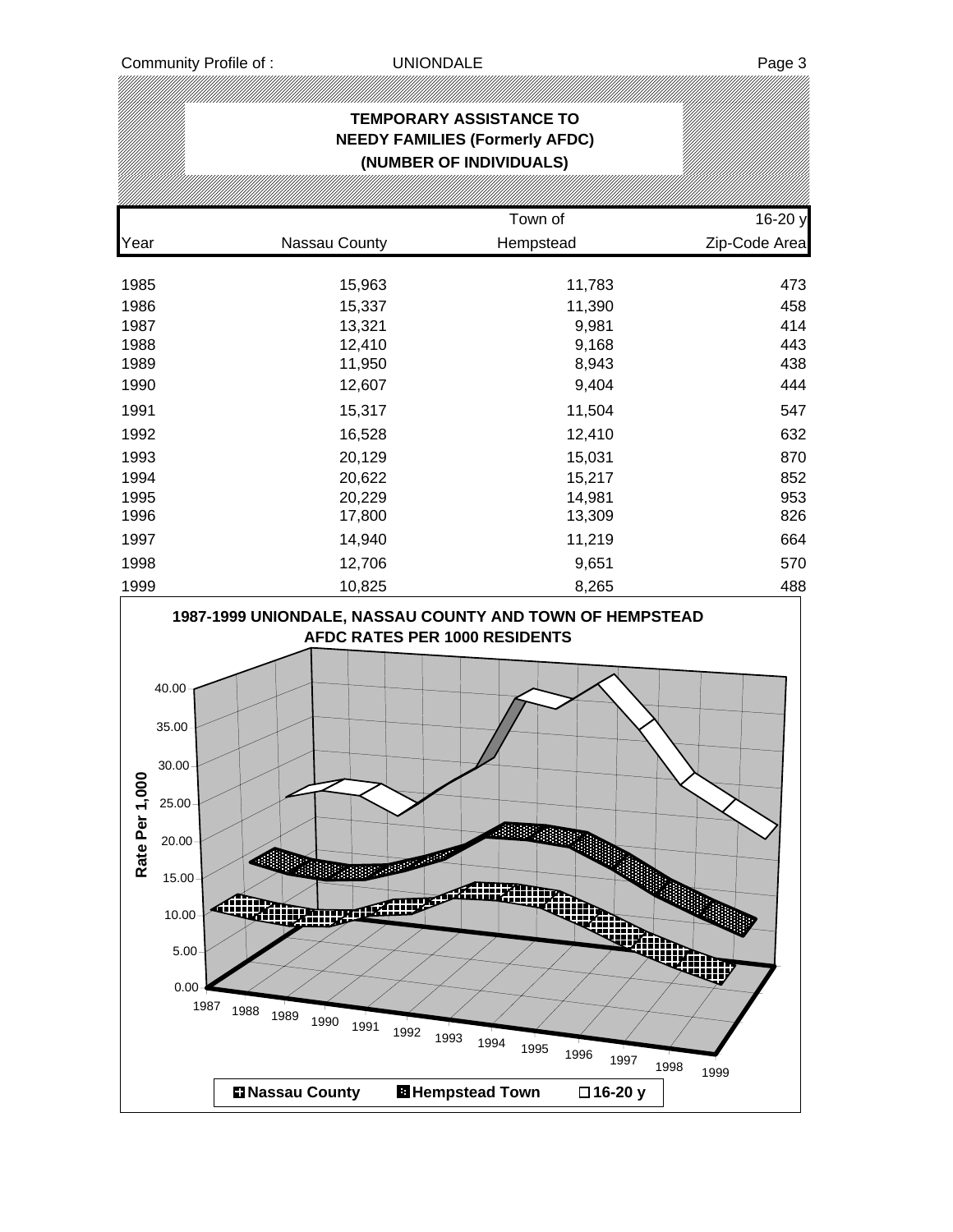#### **11553 ZIP-CODE AREA RESIDENT YOUTH OFFENSES**

|              |                | 7-15 Years Old     |               |                         |
|--------------|----------------|--------------------|---------------|-------------------------|
|              |                | <b>Station</b>     | Subjects of   |                         |
| Year         | <b>Arrests</b> | <b>Adjustments</b> | Investigation | <b>Totals</b>           |
| 1990         | 40             | 88                 | 22            | 150                     |
| 1991         | 34             | 72                 | 21            | 127                     |
| 1992         | 54             | 71                 | 21            | 146                     |
| 1993         | 54             | 93                 | 37            | 184                     |
| 1994         | 53             | 98                 | 62            | 213                     |
| 1995         | 39             | 88                 | 39            | 166                     |
| 1996         | 76             | 57                 | 57            | 190                     |
| 1997         | 46             | 65                 | 46            | 157                     |
|              |                |                    |               |                         |
|              |                | 16-20 Years Old    |               |                         |
|              |                | <b>Subjects of</b> |               | <b>All Ages</b>         |
| Year         | <b>Arrests</b> | Investigation      | <b>Totals</b> | <b>Total Incidents*</b> |
|              | 121            | 22                 | 143           |                         |
| 1990<br>1991 | 147            | 60                 | 207           | 295<br>337              |
| 1992         | 111            | 73                 | 184           | 330                     |
| 1993         | 127            | 85                 | 212           | 396                     |
| 1994         | 147            | 83                 | 230           | 443                     |
| 1995         | 162            | 81                 | 243           | 409                     |
| 1996         | 148            | 86                 | 234           | 425                     |



\* Total incidents include arrests, station adjustments and subjects of investigation for 1988 - 1995. Subjects were not available prior to 1988. Youth offense data does not include data on convictions following from some of these arrests.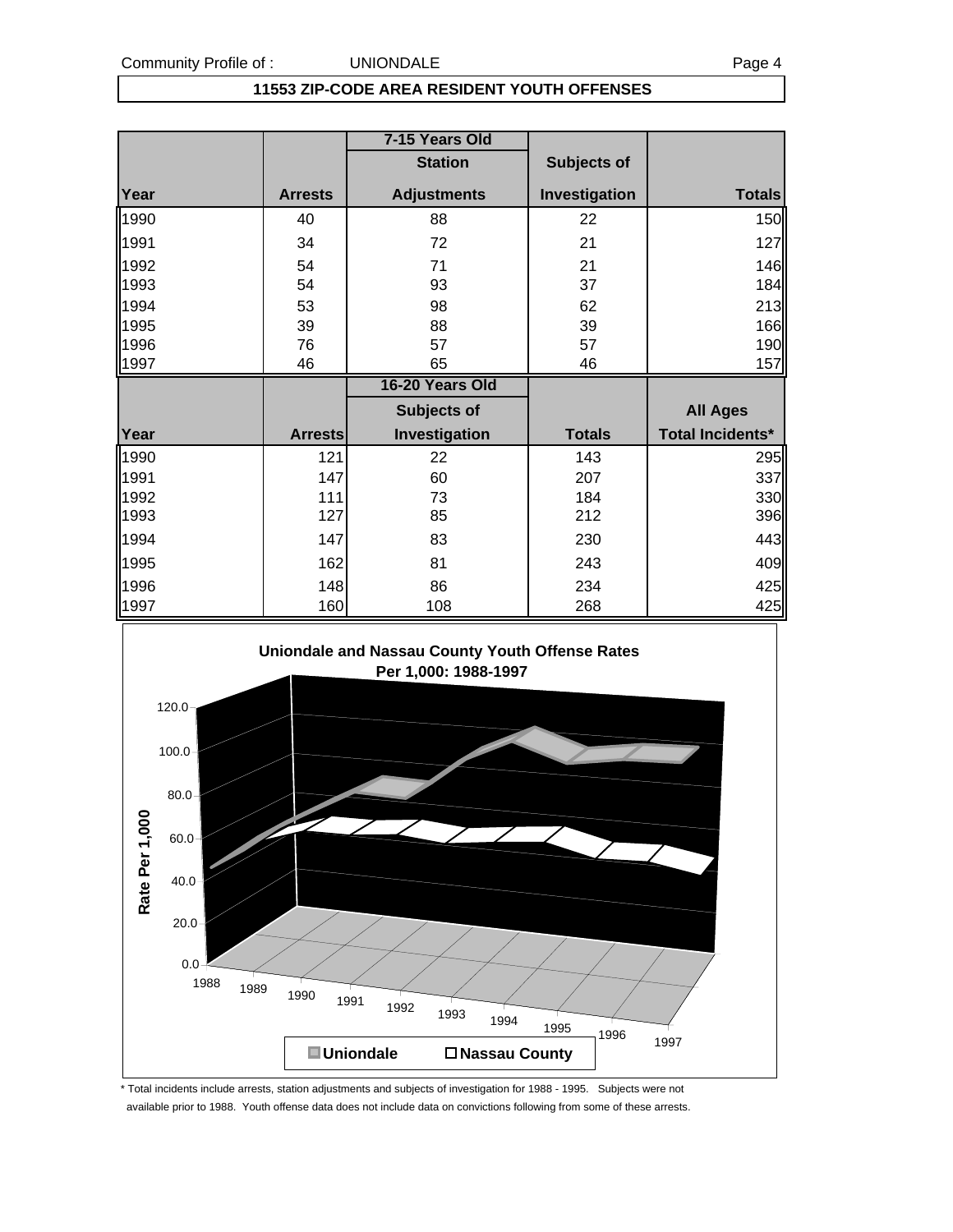| <b>UNIONDALE</b><br>Community Profile of:<br>Page 5 |        |                                                                   |                                             |                       |                     |                                                    |                    |                     |
|-----------------------------------------------------|--------|-------------------------------------------------------------------|---------------------------------------------|-----------------------|---------------------|----------------------------------------------------|--------------------|---------------------|
|                                                     |        |                                                                   |                                             |                       |                     | <b>11553 ZIP-CODE AREA RESIDENT YOUTH OFFENSES</b> |                    |                     |
|                                                     |        |                                                                   |                                             |                       |                     | Youth Offense Rate Per 1000 Resident Youth         |                    |                     |
|                                                     |        |                                                                   | For Combined Offense Types and Total        |                       |                     |                                                    |                    |                     |
|                                                     |        |                                                                   |                                             |                       |                     |                                                    |                    |                     |
|                                                     | Drug & | Violent &                                                         |                                             |                       |                     | <b>Criminal</b>                                    |                    |                     |
| Year                                                |        | Alcohol Threatening                                               | <b>Property</b>                             | <b>Status</b>         | <b>Theft</b>        | <b>Nonconf</b>                                     | <b>Other</b>       | <b>Total</b>        |
| 1990                                                | 3.3    | 12.3                                                              | 11.0                                        | 10.3                  | 30.3                | 2.8                                                | 3.3                | 73.8                |
| 1991                                                | 3.6    | 20.4                                                              | 6.6                                         | 11.0                  | 31.4                | 3.3                                                | 7.1                | 85.9                |
| 1992                                                | 2.6    | 19.9                                                              | 9.0                                         | 17.0                  | 21.7                | 2.3                                                | 9.8                | 85.1                |
| 1993                                                | 3.9    | 19.0                                                              | 8.3                                         | 15.3                  | 32.5                | 3.9                                                | 20.0               | 102.9               |
| 1994                                                | 6.9    | 20.3                                                              | 15.4                                        | 21.0                  | 27.2                | 3.3                                                | 19.5               | 113.7               |
| 1995                                                | 3.9    | 23.8                                                              | 10.4                                        | 18.1                  | 28.8                | 5.2                                                | 15.8               | 106.0               |
| 1996                                                | 4.6    | 22.7                                                              | 6.4                                         | 17.3                  | 41.7                | 3.9                                                | 12.9               | 109.4               |
| 1997                                                | 5.2    | 29.3                                                              | 8.8                                         | 16.8                  | 29.8                | 4.7                                                | 14.5               | 110.0               |
|                                                     |        |                                                                   |                                             | <b>Youth Offenses</b> |                     |                                                    |                    |                     |
|                                                     |        |                                                                   | <b>For Combined Offense Types and Total</b> |                       |                     |                                                    |                    |                     |
|                                                     |        |                                                                   |                                             |                       |                     |                                                    |                    |                     |
|                                                     | Drug & | Violent &                                                         |                                             |                       |                     | <b>Criminal</b>                                    |                    |                     |
| Year<br>1990                                        | 13     | <b>Alcohol Threatening</b><br>49                                  | <b>Property</b><br>44                       | <b>Status</b><br>41   | <b>Theft</b><br>121 | <b>Nonconf</b><br>11                               | <b>Other</b><br>13 | <b>Total</b><br>295 |
|                                                     |        |                                                                   |                                             |                       |                     |                                                    |                    |                     |
| 1991                                                | 14     | 80                                                                | 26                                          | 43                    | 123                 | 13                                                 | 28                 | 337                 |
| 1992                                                | 10     | 77                                                                | 35                                          | 66                    | 84                  | 9                                                  | 38                 | 330                 |
| 1993                                                | 15     | 73                                                                | 32                                          | 59                    | 125                 | 15                                                 | 77                 | 396                 |
| 1994                                                | 27     | 79                                                                | 60                                          | 82                    | 106                 | 13                                                 | 76                 | 443                 |
| 1995                                                | 15     | 92                                                                | 40                                          | 70                    | 111                 | 20                                                 | 61                 | 409                 |
| 1996                                                | 18     | 88                                                                | 25                                          | 67                    | 162                 | 15                                                 | 50                 | 425                 |
| 1997                                                | 20     | 113                                                               | 34                                          | 65                    | 115                 | 18                                                 | 56                 | 425                 |
|                                                     |        | 1990-1997 Violent & Threatening, and Drug & Alcohol Youth Offense |                                             |                       |                     |                                                    |                    |                     |
|                                                     |        |                                                                   | <b>Rates in Uniondale and Nassau County</b> |                       |                     |                                                    |                    |                     |
| 35.0 $\textbf{t}$                                   |        |                                                                   |                                             |                       |                     |                                                    |                    |                     |
| 30.0                                                |        |                                                                   |                                             |                       |                     |                                                    |                    |                     |
|                                                     |        |                                                                   |                                             |                       |                     |                                                    |                    |                     |
| 25.0                                                |        |                                                                   |                                             |                       |                     |                                                    |                    |                     |
|                                                     |        |                                                                   |                                             |                       |                     |                                                    |                    |                     |
| 20.0                                                |        |                                                                   |                                             |                       |                     |                                                    |                    |                     |
|                                                     |        |                                                                   |                                             |                       |                     |                                                    |                    |                     |
| 15.0                                                |        |                                                                   |                                             |                       |                     |                                                    |                    |                     |
| Rate Per 1,000                                      |        |                                                                   |                                             |                       |                     |                                                    |                    |                     |
| 10.0                                                |        |                                                                   |                                             |                       |                     |                                                    |                    |                     |
|                                                     |        |                                                                   |                                             |                       |                     |                                                    |                    |                     |
| 5.0                                                 |        |                                                                   |                                             |                       |                     |                                                    |                    |                     |
|                                                     |        |                                                                   |                                             |                       |                     |                                                    |                    |                     |
| 0.0                                                 |        |                                                                   |                                             |                       |                     |                                                    |                    |                     |

1990 1991 1992 1993 1994 1995 1996 1997

**Nassau County Alc/Drug /k**<br>
Uniondale Alc/Drug /k

 $\sum_{i=1}^{\infty}$  $- x$  **Nassau County Violent/Threat/k**<br> **Nassau County Violent/Threat/k**<br> **Nassau County Violent/Threat/k**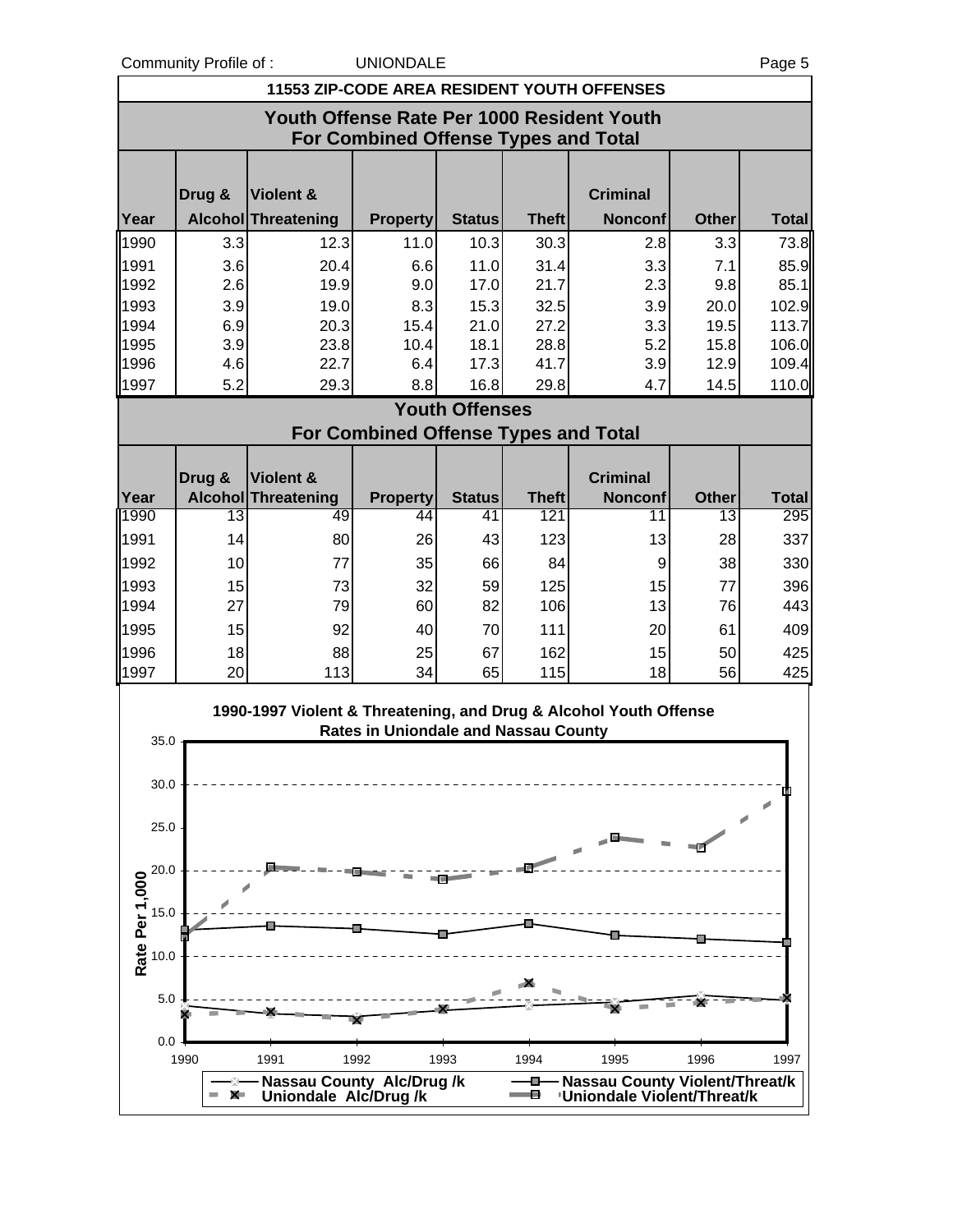

 "Other" communities include Oceanside, Valley Stream, Rockville Centre, West Hempstead, Bellmore, Syosset, Elmont, Baldwin, Merrick, Old Westbury, New Cassel, Jericho, Levittown, Massapequa, Woodbury, and Hicksville. Each community comprise less than 1% of all Uniondale resident youth offenses.



 "Other" communities include Rockville Centre, Garden City, Williston Park, East Meadow, Elmont, New Hyde Park, Hicksville, Floral Park, Manhasset, Merrick, Rockville Centre, Westbury, Bellmore, Farmingdale, Levittown, Inwood, Bethpage, and Massapequa. Each Community comprises less than 2% of all Youth Offenses in Uniondale.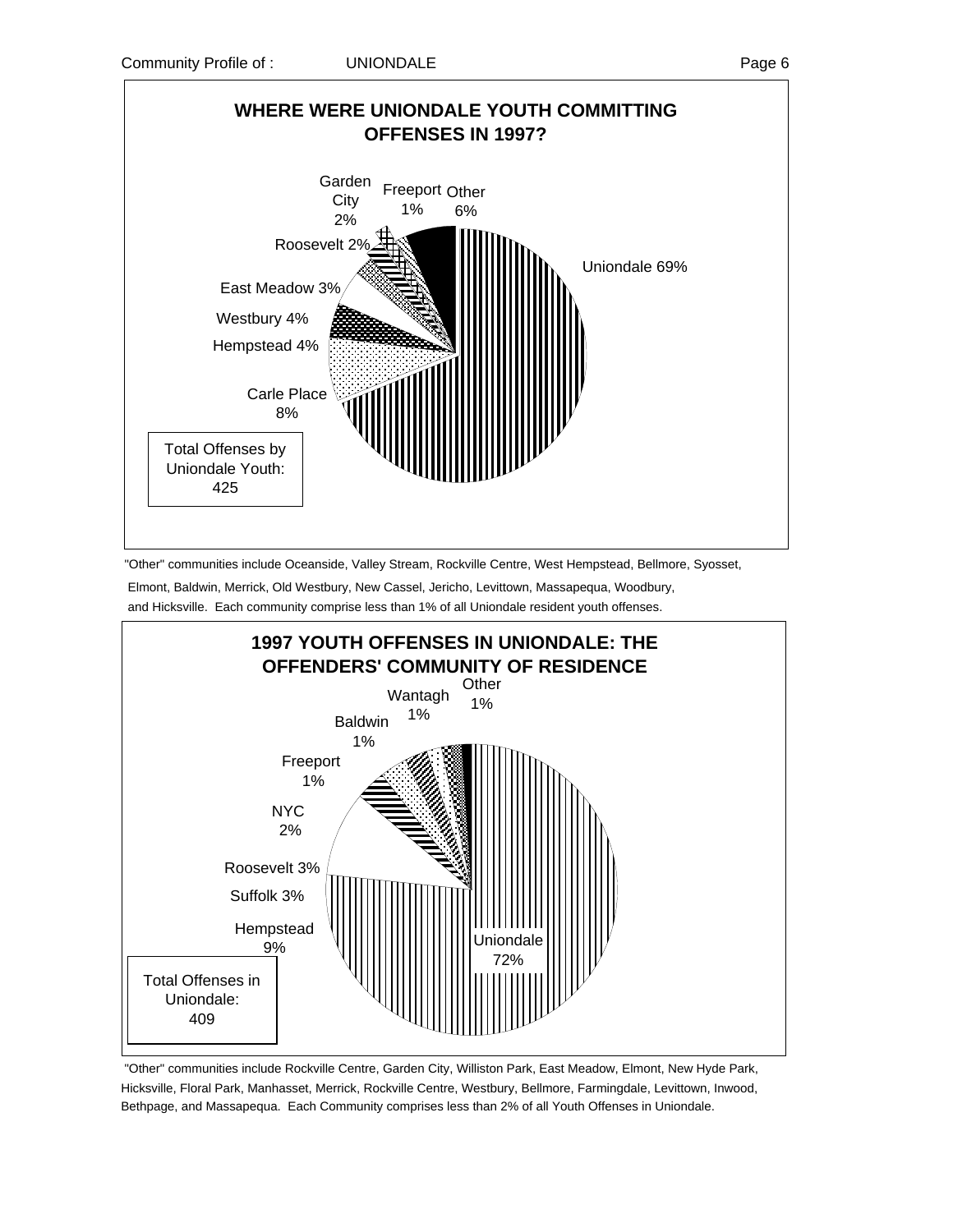|                      |                |                |                |                |                 |                |       | 1991-97  |
|----------------------|----------------|----------------|----------------|----------------|-----------------|----------------|-------|----------|
|                      |                |                |                |                |                 |                |       | Percent  |
| Age                  | 1991           | 1992           | 1993           | 1994           | 1995            | 1996           | 1997  | Change   |
| 10 Yr & Less         | $\overline{5}$ | $\overline{4}$ | $\overline{5}$ | 3              | $\overline{2}$  | $\overline{7}$ | 5     | 0.0%     |
| $\%$                 | 12.5%          | 6.3%           | 8.6%           | 4.0%           | 3.0%            | 10.9%          | 7.7%  |          |
| 11 to 12             | $\overline{3}$ | $\overline{4}$ | $\overline{5}$ | $\overline{3}$ | $6\overline{6}$ | 5              | 5     | 66.7%    |
| %                    | 7.5%           | 6.3%           | 8.6%           | 4.0%           | 9.0%            | 7.8%           | 7.7%  |          |
| 13                   | 1              | $\overline{5}$ | $\overline{4}$ | 15             | 11              | 6              | 6     | 500.0%   |
| $\%$                 | 2.5%           | 7.8%           | 6.9%           | 20.0%          | 16.4%           | 9.4%           | 9.2%  |          |
| 14                   | 9              | 15             | 9              | 18             | 10              | 9              | 8     | $-11.1%$ |
| $\%$                 | 22.5%          | 23.4%          | 15.5%          | 24.0%          | 14.9%           | 14.1%          | 12.3% |          |
| 15                   | 14             | 19             | 13             | 14             | 23              | 15             | 16    | 14.3%    |
| $\%$                 | 35.0%          | 29.7%          | 22.4%          | 18.7%          | 34.3%           | 23.4%          | 24.6% |          |
| 16                   | 6              | 12             | $\overline{7}$ | 11             | $\mathcal{P}$   | 14             | 11    | 83.3%    |
| $\%$                 | 15.0%          | 18.8%          | 12.1%          | 14.7%          | 3.0%            | 21.9%          | 16.9% |          |
| 17                   | $\overline{2}$ | 3              | 11             | $\overline{9}$ | 8               | 3              | 9     | 350.0%   |
| %                    | 5.0%           | 4.7%           | 19.0%          | 12.0%          | 11.9%           | 4.7%           | 13.8% |          |
| 18                   | $\mathbf{0}$   | $\overline{2}$ | $\mathbf{1}$   | $\mathbf{1}$   | 5               | $\mathbf 1$    | 3     |          |
| %                    | 0.0%           | 3.1%           | 1.7%           | 1.3%           | 7.5%            | 1.6%           | 4.6%  |          |
| 19 to 20             | $\Omega$       | $\mathbf 0$    | 3              | $\mathbf{1}$   | $\Omega$        | $\overline{4}$ | 2     |          |
| $\%$                 | 0.0%           | 0.0%           | 5.2%           | 1.3%           | 0.0%            | 6.3%           | 3.1%  |          |
| <b>Uniondale</b>     |                |                |                |                |                 |                |       |          |
| <b>Total</b>         | 40             | 64             | 58             | 75             | 67              | 64             | 65    | 62.5%    |
| Rate Per 1,000       | 8.0            | 12.4           | 10.9           | 13.9           | 12.2            | 11.5           | 11.6  | 44.3%    |
| <b>Nassau County</b> |                |                |                |                |                 |                |       |          |
| Rate Per 1,000       | 5.19           | 6.63           | 8.98           | 8.68           | 7.52            | 7.23           | 7.30  | 40.5%    |

#### **Resident Uniondale Runaway and Homeless Youth by Age Group**

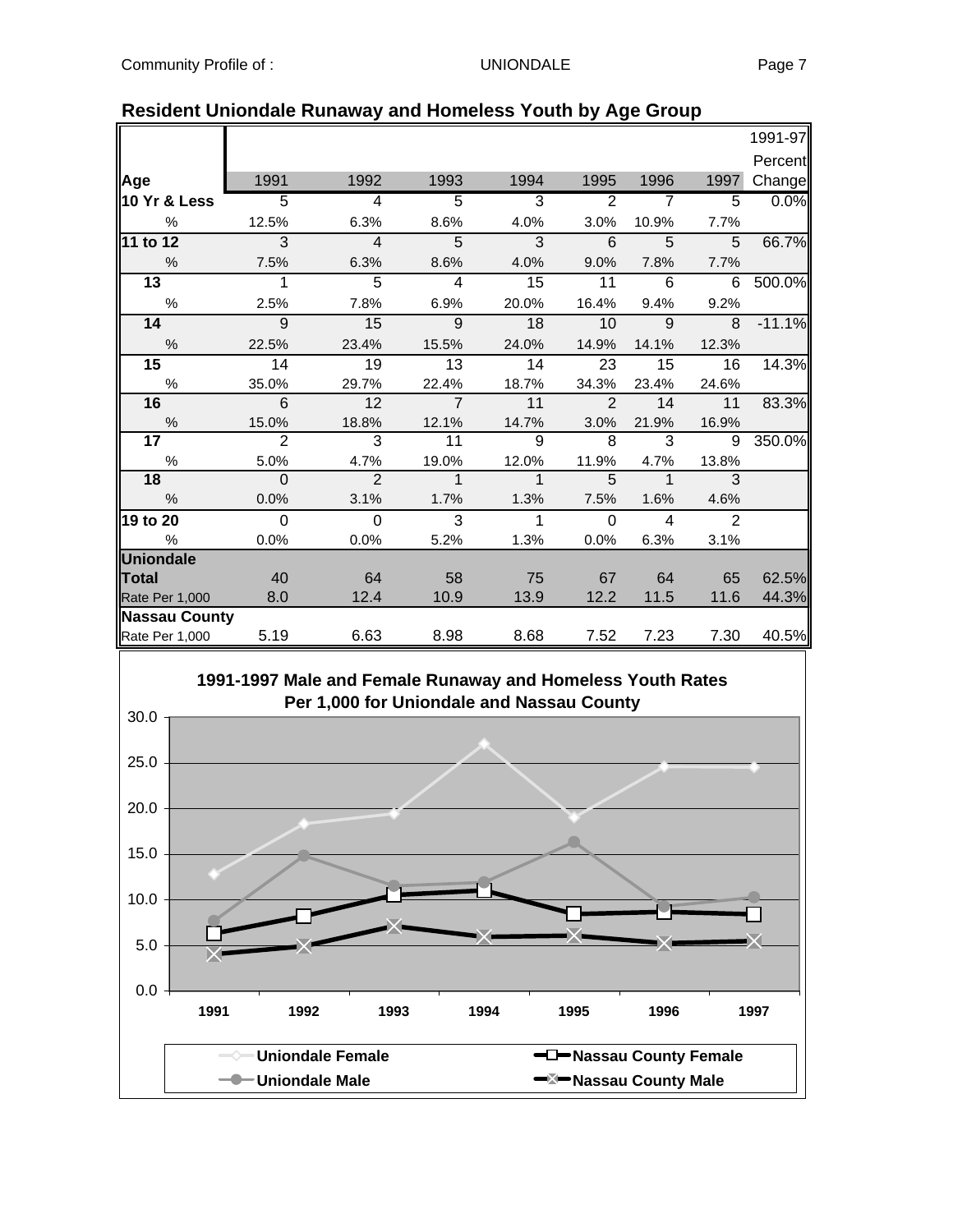### **PUBLIC SCHOOL ENROLLMENT IN UNIONDALE UFSD**

|                   | European | African  |          | Asian    | Native                                                |          |       |
|-------------------|----------|----------|----------|----------|-------------------------------------------------------|----------|-------|
| Year              | American | American | Latino   | American | American                                              | Total    |       |
|                   |          |          |          |          |                                                       |          |       |
| 1987              | 978      | 3,088    | 557      | 84       | $\overline{2}$                                        | 4,709    |       |
| 1988              | 913      | 3,060    | 556      | 110      | 7                                                     | 4,646    |       |
| 1989              | 818      | 2,999    | 594      | 103      | 9                                                     | 4,523    |       |
| 1990              | 663      | 3,084    | 660      | 94       | 9                                                     | 4,510    |       |
| 1991              | 565      | 3,206    | 728      | 111      | 9                                                     | 4,619    |       |
| 1992              | 479      | 3,277    | 759      | 127      | 15                                                    | 4,657    |       |
| 1993              | 439      | 3,455    | 780      | 123      | 14                                                    | 4,811    |       |
| 1994              | 361      | 3,535    | 822      | 101      | 14                                                    | 4,833    |       |
| 1995              | 326      | 3,592    | 915      | 106      | 14                                                    | 4,953    |       |
| 1996              | 274      | 3,799    | 998      | 84       | $\overline{2}$                                        | 5,157    |       |
| 1997              | 268      | 3,936    | 1,039    | 77       | 11                                                    | 5,331    |       |
| 1998              | 183      | 4,215    | 1,017    | 61       | 22                                                    | 5,498    |       |
| 1999              | 186      | 4,186    | 1,178    | 82       | 12                                                    | 5,644    |       |
|                   |          |          |          |          | Net Change in School Enrollment Between 1987 and 1999 |          |       |
|                   |          | European | African  |          | Asian                                                 | Native   |       |
|                   | 987-99   | American | American | Latino   | American                                              | American | Total |
| Change in Number  |          | $-792$   | 1098     | 621      | $-2$                                                  | 10       | 935   |
| Change as Percent |          | $-81%$   | 36%      | 111%     | $-2%$                                                 | 500%     | 20%   |

| Net Change in School Enrollment Between 1993 and 1999 |         |          |          |        |          |          |        |
|-------------------------------------------------------|---------|----------|----------|--------|----------|----------|--------|
| <b>Native</b><br>Asian<br>African<br>European         |         |          |          |        |          |          |        |
|                                                       | 1993-99 | American | American | Latino | American | American | Totall |
| Change in Number                                      |         | $-253$   | 731      | 398    | -41      | -2       | 833    |
| Change as Percent                                     |         | -58%     | 21%      | 51%    | $-33%$   | $-14%$   | 17%    |

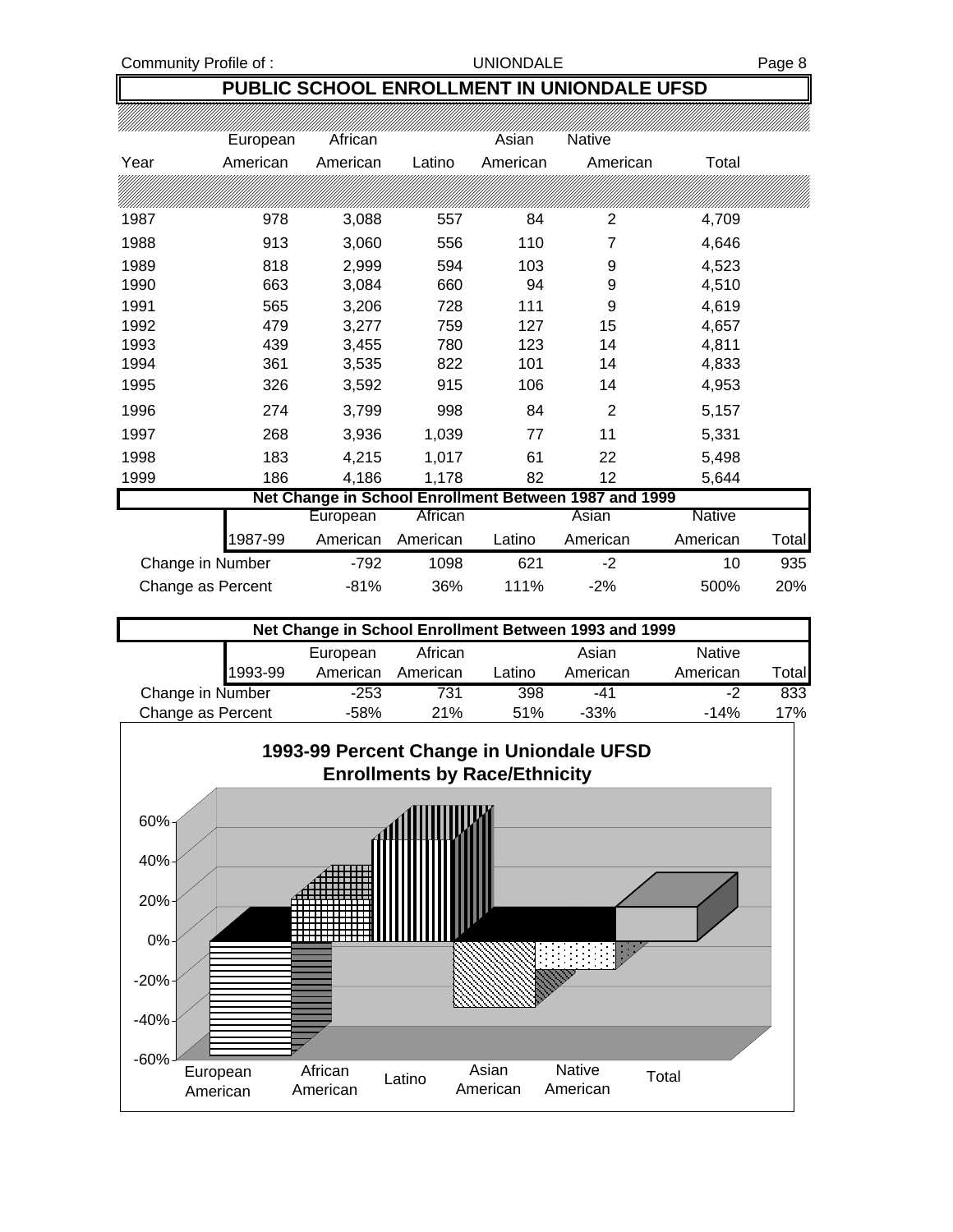### **REPORTED LIMITED ENGLISH PROFICIENT ENGLISH LANGUAGE LEARNERS (LEP/ELLs) IN UNIONDALE UFSD\***

|                         | Reported Number and Percent of LEP/ELL Students in Uniondale UFSD,<br><b>Hempstead Town and Nassau County</b>                            |       |                         |               |                         |         |                         |  |  |
|-------------------------|------------------------------------------------------------------------------------------------------------------------------------------|-------|-------------------------|---------------|-------------------------|---------|-------------------------|--|--|
| Year                    | <b>Uniondale UFSD</b><br><b>Town of Hempstead</b><br><b>Nassau County</b><br>Number Percent of<br><b>Percent of</b><br><b>Percent of</b> |       |                         |               |                         |         |                         |  |  |
|                         | <b>Number</b>                                                                                                                            |       | <b>Total Enrollment</b> | <b>Number</b> | <b>Total Enrollment</b> |         | <b>Total Enrollment</b> |  |  |
| 1992                    |                                                                                                                                          | 226   | 4.9%                    | 3,240         | 3.2%                    | 6,044   | 3.5%                    |  |  |
| 1993                    |                                                                                                                                          | 218   | 4.5%                    | 3,875         | 3.7%                    | 6,963   | 4.0%                    |  |  |
| 1994                    |                                                                                                                                          | 257   | 5.3%                    | 4,271         | 4.1%                    | 7,492   | 4.2%                    |  |  |
| 1995                    |                                                                                                                                          | 333   | 6.7%                    | 4,674         | 4.3%                    | 7,823   | 4.3%                    |  |  |
| 1996                    |                                                                                                                                          | 338   | 6.6%                    | 4,847         | 4.4%                    | 8,276   | 4.5%                    |  |  |
| 1997                    |                                                                                                                                          | 375   | 7.0%                    | 5,532         | 4.9%                    | 9,219   | 4.9%                    |  |  |
| 1998                    |                                                                                                                                          | 430   | 7.8%                    | 5,878         | 5.1%                    | 9,353   | 4.8%                    |  |  |
| 1999                    |                                                                                                                                          | 542   | 9.6%                    | 6,134         | 5.2%                    | 10,077  | 5.1%                    |  |  |
| 1999 Total              |                                                                                                                                          |       |                         |               |                         |         |                         |  |  |
| Enrollment              |                                                                                                                                          | 5,644 |                         | 117,036       |                         | 195,804 |                         |  |  |
| 1992 - 1999<br>% Change | 139.8%                                                                                                                                   |       |                         | 89.3%         |                         | 66.7%   |                         |  |  |

\* In the 1998-1999 school year, there were 77 different languages spoken by students enrolled

in Nassau County public schools.



\*\* The annual number of reported LEP/ELLs enrollment is based upon the number of Limited English Proficient English Language Learners in the local district as reported on the State Education Department/ The University of the State of New York, Commissioners Regulations Part 154 Application.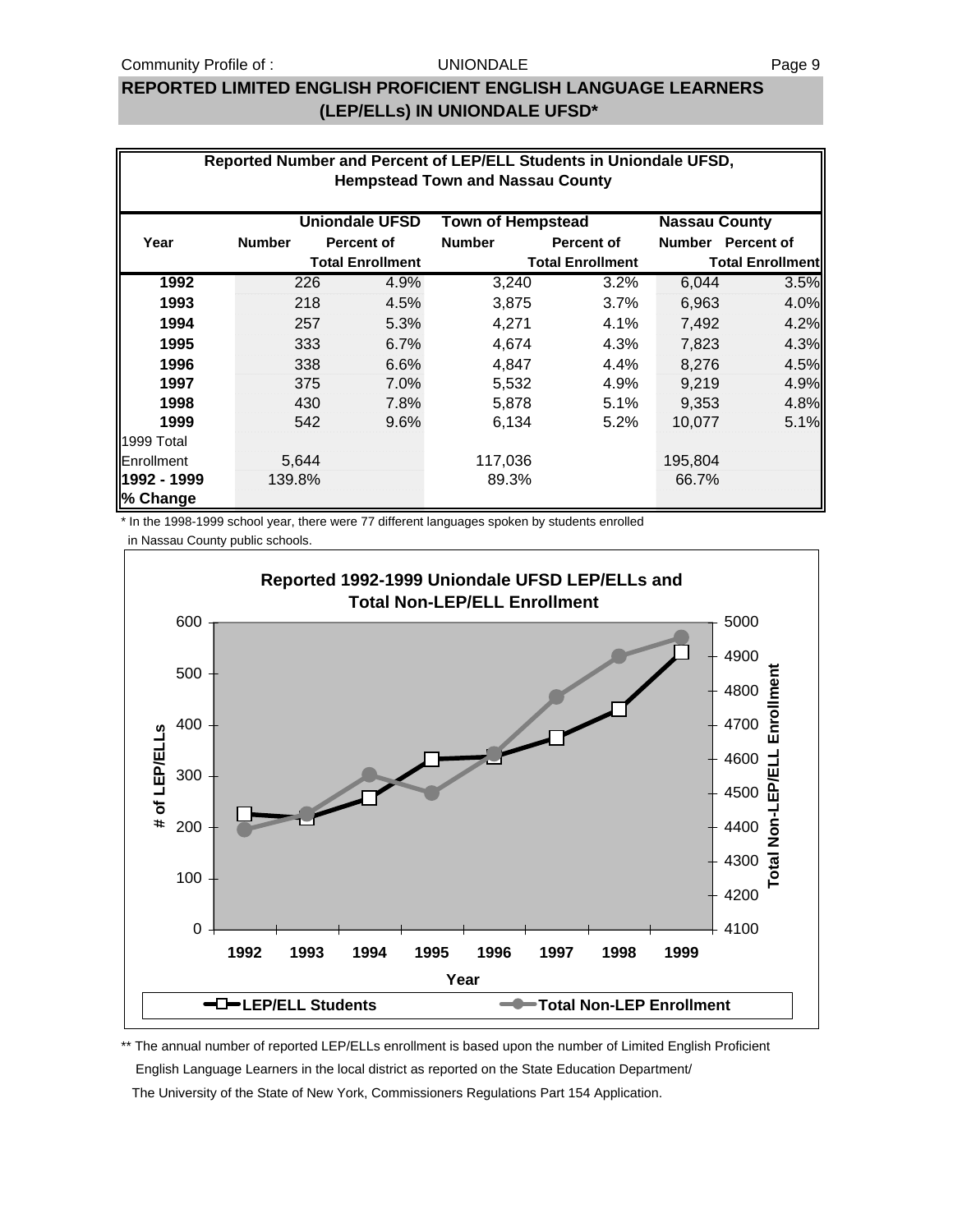Community Profile of : COMMUNIC UNIONDALE Page 10

|      | Dropouts in Uniondale UFSD, Town of Hempstead, and Nassau County |            |          |          |                                                       |          |  |
|------|------------------------------------------------------------------|------------|----------|----------|-------------------------------------------------------|----------|--|
|      |                                                                  |            |          |          |                                                       |          |  |
|      |                                                                  |            |          |          | DROPOUT NUMBERS & PERCENTS OF HIGH SCHOOL ENROLLMENT* |          |  |
| Year | District-#                                                       | District-% | Town-#** | Town-%** | County-#                                              | County-% |  |
|      |                                                                  |            |          |          |                                                       |          |  |
| 1987 | 72                                                               | 4.0        | 898      | 2.4      | 1284                                                  | 2.0      |  |
| 1988 | 62                                                               | 3.5        | 759      | 2.2      | 1177                                                  | 2.0      |  |
| 1989 | 65                                                               | 3.9        | 654      | 2.0      | 932                                                   | 1.7      |  |
| 1990 | 45                                                               | 2.8        | 546      | 1.8      | 759                                                   | 1.4      |  |
| 1991 | 24                                                               | 1.5        | 432      | 1.4      | 613                                                   | 1.2      |  |
| 1992 | 37                                                               | 2.4        | 483      | 1.6      | 654                                                   | 1.2      |  |
| 1993 | 26                                                               | 1.6        | 484      | 1.6      | 630                                                   | 1.2      |  |
| 1994 | 50                                                               | 3.1        | 533      | 1.7      | 724                                                   | 1.4      |  |
| 1995 | 43                                                               | 2.7        | 395      | 1.3      | 531                                                   | 1.0      |  |
| 1996 | 37                                                               | 2.3        | 337      | 1.1      | 477                                                   | 0.9      |  |
| 1997 | 63                                                               | 4.0        | 358      | 1.1      | 479                                                   | 0.9      |  |
| 1998 | 34                                                               | 2.8        | 330      | 1.0      | 489                                                   | 0.9      |  |

\*Dropout Rate = Dropouts divided by 9-12 grade enrollment including ungraded secondary enrollment. A dropout

is defined as any pupil who left school prior to graduation & did not enter another school or program leading to a GED.



\*\*Town data based on a weighted average of communities which are fully or partially located within town boundaries.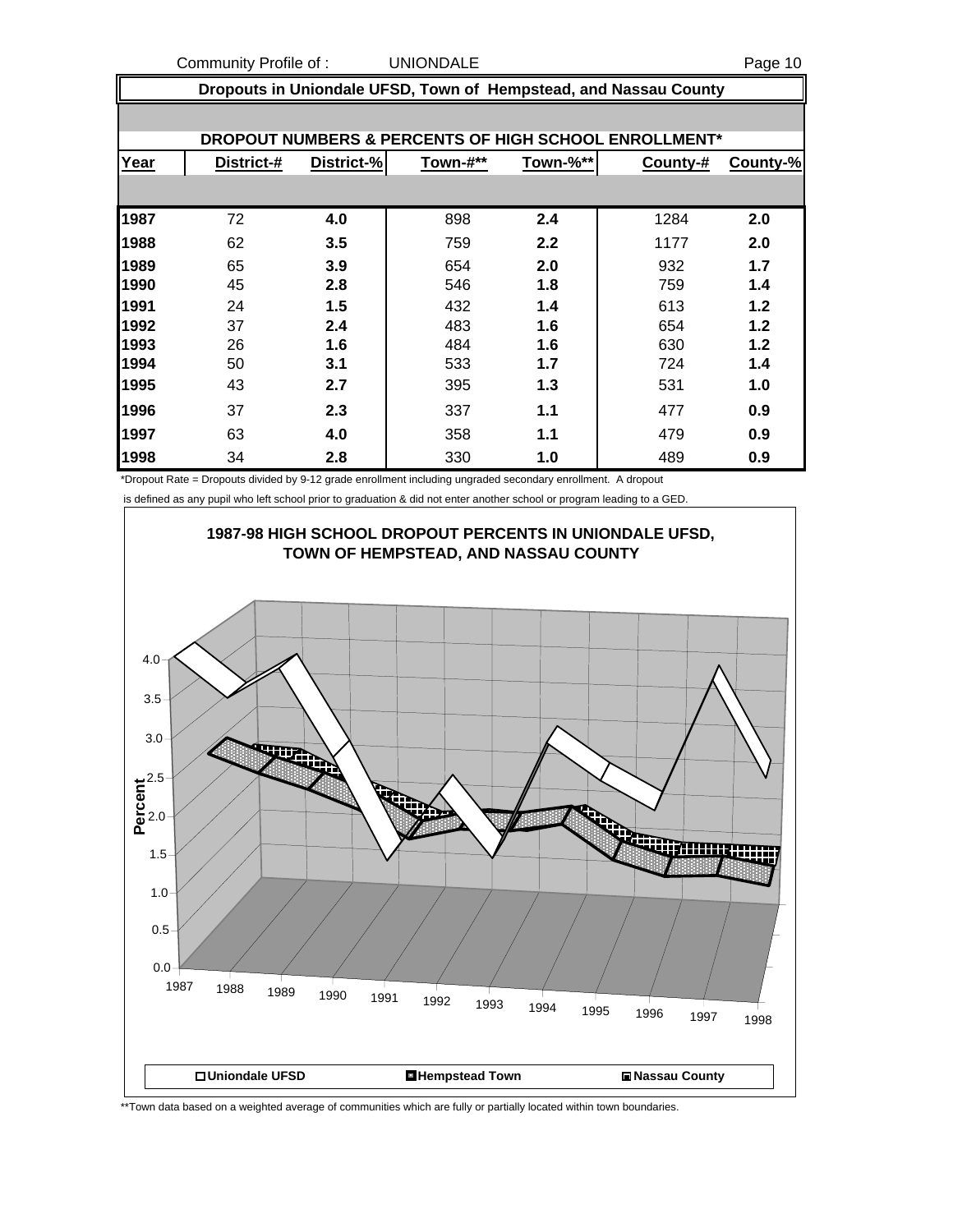| 1982-97 Total Births and Fertility Rates For Uniondale 11553<br>Nassau County and New York State* |                  |           |               |                      |                       |           |
|---------------------------------------------------------------------------------------------------|------------------|-----------|---------------|----------------------|-----------------------|-----------|
|                                                                                                   | <b>Uniondale</b> |           |               | <b>Nassau County</b> | <b>New York State</b> |           |
|                                                                                                   |                  | Fertility |               | Fertility            |                       | Fertility |
| Year                                                                                              | Births**         | Rate      | <b>Births</b> | Rate                 | <b>Births</b>         | Rate      |
| 1982                                                                                              | 234              | 52.1      | 14,342        | 49.0                 | 246,889               | 59.6      |
| 1983                                                                                              | 246              | 54.5      | 14,541        | 49.8                 | 248,222               | 59.6      |
| 1984                                                                                              | 261              | 57.3      | 14,758        | 50.6                 | 250,436               | 59.9      |
| 1985                                                                                              | 261              | 56.8      | 15,247        | 52.3                 | 258,826               | 61.6      |
| 1986                                                                                              | 275              | 59.6      | 15,567        | 53.5                 | 263,045               | 62.3      |
| 1987                                                                                              | 310              | 66.5      | 16,504        | 56.8                 | 271,355               | 64.0      |
| 1988                                                                                              | 323              | 68.9      | 17,072        | 58.8                 | 279,976               | 65.8      |
| 1989                                                                                              | 348              | 73.7      | 17,700        | 61.1                 | 290,528               | 67.9      |
| 1990                                                                                              | 348              | 73.1      | 18,180        | 62.8                 | 297,468               | 69.3      |
| 1991                                                                                              | 351              | 73.4      | 17,864        | 62.2                 | 292,523               | 68.1      |
| 1992                                                                                              | 356              | 74.8      | 18,065        | 63.3                 | 287,531               | 67.2      |
| 1993                                                                                              | 350              | 74.0      | 17,931        | 63.2                 | 282,377               | 66.3      |
| 1994                                                                                              | 358              | 75.4      | 17,903        | 64.6                 | 277,945               | 65.6      |
| 1995                                                                                              | 360              | 75.7      | 18,084        | 66.0                 | 271,042               | 64.3      |
| 1996                                                                                              | 365              | 77.3      | 17,722        | 63.8                 | 263,611               | 63.0      |
| 1997                                                                                              | 359              | 76.6      | 17,100        | 62.0                 | 256,976               | 61.8      |



#### \* Fertility rate based on live births per 1,000 female population 15-44. Data for 1990-97 reflect zip

code boundaries. Data for prior years reflect the local community as comprised by census tracts.

\*\* The number of births in the Uniondale area is a three year "running" average for all years. Source: Nassau County & New York State Departments of Health.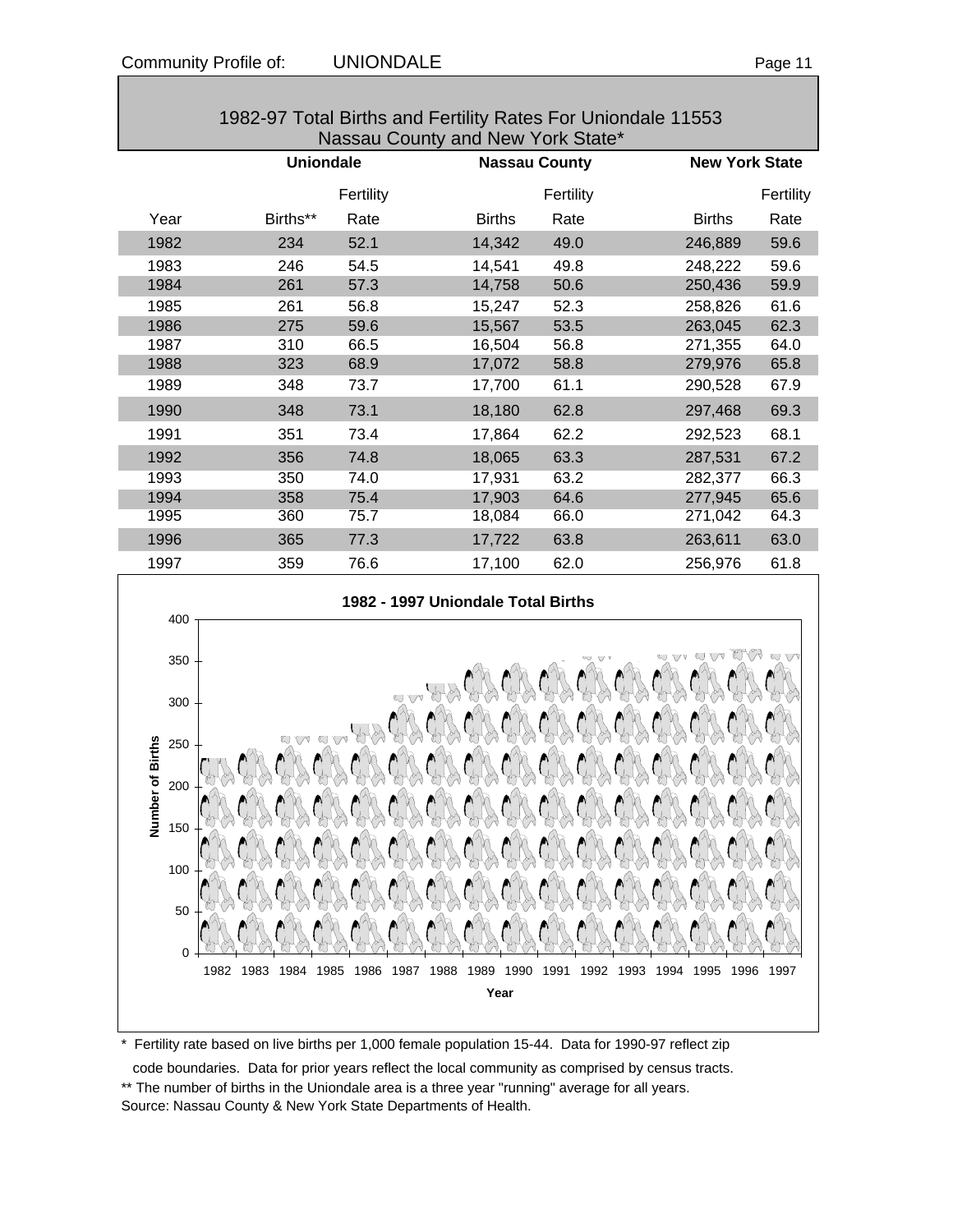### 1984-97 Births To Teen Mothers and Fertility Rates For Uniondale 11553\*, Nassau County and New York State\*\*

|      | <b>Uniondale</b> |           |               | <b>Nassau County</b> |               | <b>New York State</b> |  |
|------|------------------|-----------|---------------|----------------------|---------------|-----------------------|--|
|      | Teen             | Fertility | Teen          | Fertility            | Teen          | Fertility             |  |
| Year | <b>Births</b>    | Rate      | <b>Births</b> | Rate                 | <b>Births</b> | Rate                  |  |
| 1984 | 27               | 31.3      | 668           | 12.2                 | 25,658        | 35.7                  |  |
| 1985 | 27               | 32.2      | 711           | 13.4                 | 25,470        | 36.4                  |  |
| 1986 | 30               | 36.2      | 685           | 13.4                 | 25,134        | 37.0                  |  |
| 1987 | 29               | 36.4      | 677           | 13.8                 | 25,080        | 38.0                  |  |
| 1988 | 27               | 34.9      | 663           | 14.1                 | 25,861        | 40.3                  |  |
| 1989 | 26               | 34.6      | 679           | 15.0                 | 26,593        | 42.7                  |  |
| 1990 | 26               | 35.6      | 674           | 15.6                 | 26,553        | 44.0                  |  |
| 1991 | 29               | 38.4      | 672           | 16.0                 | 26,216        | 44.1                  |  |
| 1992 | 32               | 45.2      | 629           | 15.1                 | 25,330        | 43.4                  |  |
| 1993 | 35               | 48.2      | 700           | 18.4                 | 25,515        | 44.3                  |  |
| 1994 | 37               | 54.5      | 682           | 18.2                 | 25,852        | 45.3                  |  |
| 1995 | 38               | 50.5      | 668           | 18.0                 | 24,805        | 43.6                  |  |
| 1996 | 38               | 53.9      | 637           | 15.8                 | 23,864        | 41.8                  |  |
| 1997 | 35               | 50.6      | 561           | 13.9                 | 22,185        | 38.5                  |  |



\* The number of birth to teen mothers in the Uniondale area is a three year "running" average for all years.

\*\* Fertility rate based on live births per 1,000 female population 15-19. Data for 1990-97 reflect zip code boundaries. Data for prior years reflect the local community as comprised by census tracts. Source: Nassau County & New York State Departments of Health.